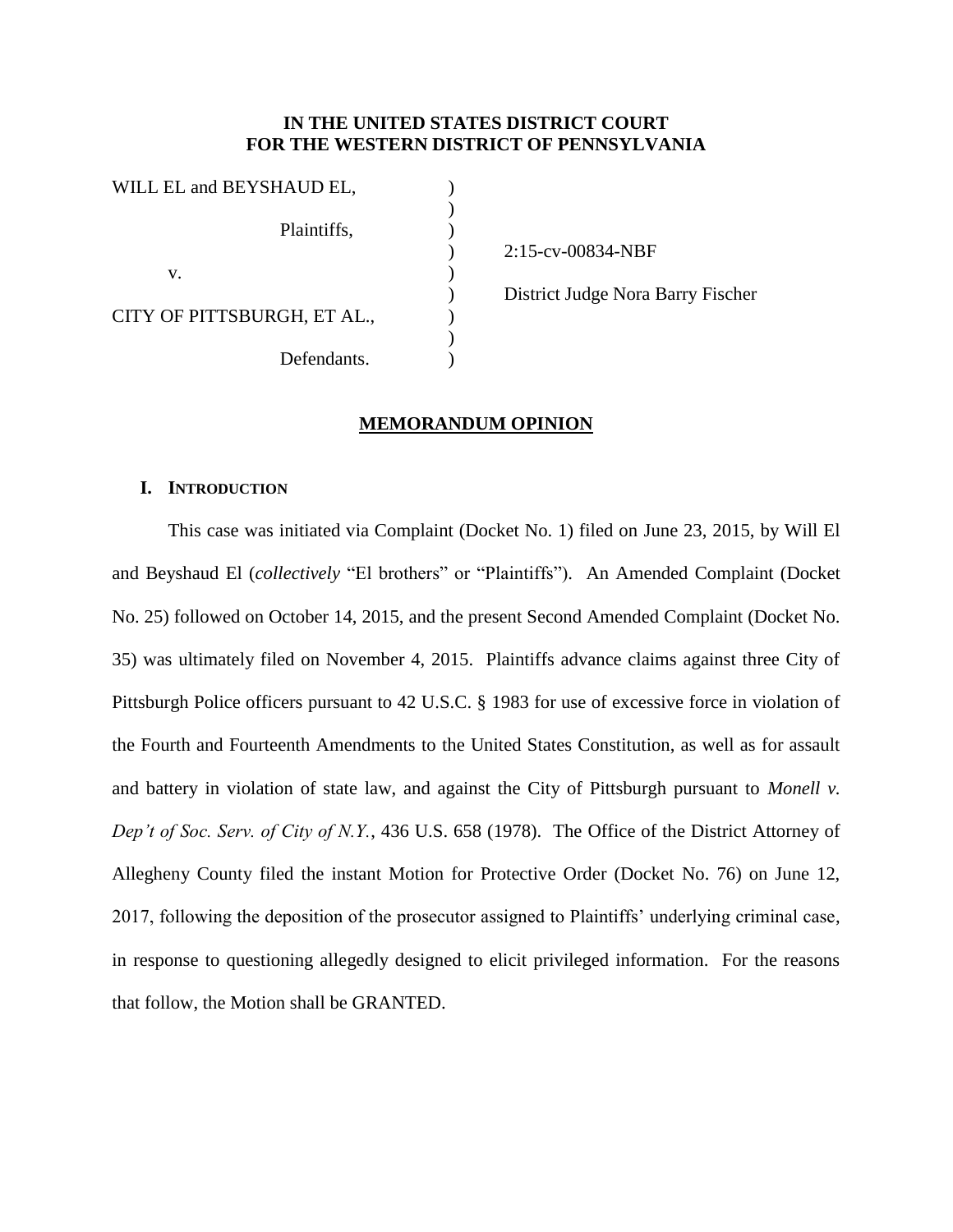# **II. FACTUAL<sup>1</sup> & PROCEDURAL BACKGROUND**

On or about July 2, 2013, at approximately 1:30 p.m., Plaintiff Will El was at the One Stop Convenience store with his brother, Plaintiff Beyshaud El, located on the corner of Frankstown Road and North Homewood Avenue in the Homewood area of the City of Pittsburgh. (Docket No. 35 ¶ 11). After purchasing items at the convenience store, the El brothers exited the store and began walking down North Homewood Avenue toward their home. (*Id.* ¶ 12). Beyshaud was carrying a pack of menthol cigarettes in his left hand. (*Id.* ¶ 13).

At that time, Defendant Reyne Kacsuta, a lieutenant from the Pittsburgh Police Zone 5 station, was monitoring activity in the general area of the One Stop Store. (*Id.* ¶ 14). Lieutenant Kacsuta alleged that she observed a greenish foil item in Beyshaud's left hand and that he looked in her general direction more than once. (*Id.* ¶ 15). Lieutenant Kacsuta also alleged that Beyshaud moved his hand toward the center of his body. (*Id.* ¶ 16). Lieutenant Kacsuta did not make any noted observations of Plaintiff Will or mention anything in her report regarding Will. (*Id.* ¶¶ 15-16). Based on the foregoing observations, and having allegedly received "several" uncorroborated allegations during the previous year that synthetic marijuana was sold from the "One Stop," Lieutenant Kacsuta stated in her supplemental report that she had "reasonable suspicion" to stop and detain Plaintiffs. (*Id.* ¶ 17).

Lieutenant Kacsuta then asked Beyshaud if she could talk to him. Beyshaud alleges that, pursuant to Pennsylvania law regarding mere encounters, he chose not to stop while informing Lieutenant Kacsuta that his mother was waiting for their return. Plaintiffs then continued to walk in a normal manner up North Homewood Avenue toward their home. No observations of Will were made, nor did Will make any comments. (*Id.* ¶ 18). Lieutenant Kacsuta stated that

 $\,1$ 

The Court recites the facts as alleged in Plaintiffs' Second Amended Complaint. (Docket No. 35).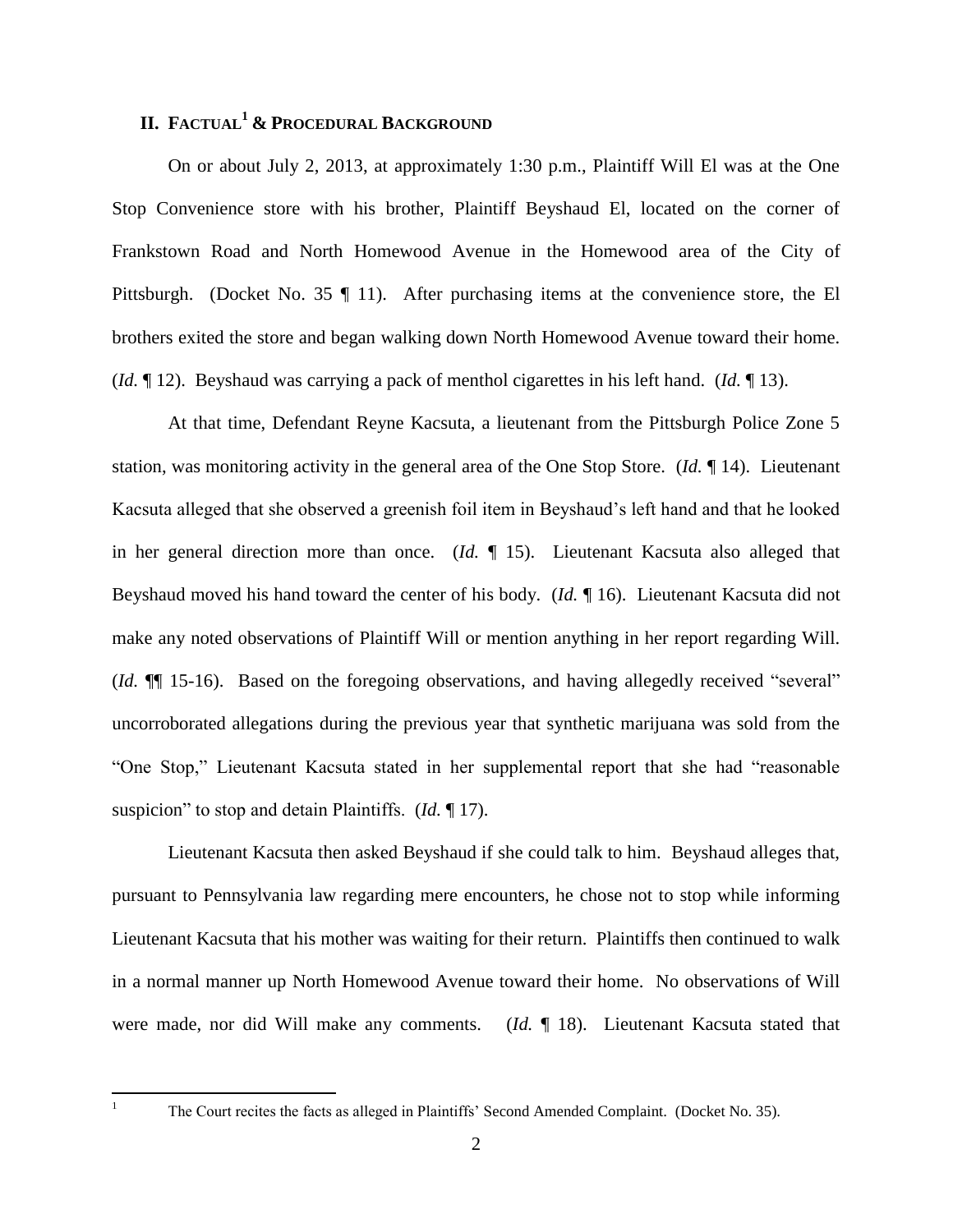Beyshaud's denial of her request and his continuing to walk home "heightened her suspicion of the Plaintiffs." (*Id.* ¶ 19).

Lieutenant Kacsuta then turned her vehicle around to follow Plaintiffs for the ostensible purpose of initiating an investigatory detention. According to Plaintiffs, Lieutenant Kacsuta then believed that she had a sufficient basis to stop and detain both brothers because of what might have occurred during the few seconds she lost sight of Plaintiffs while she turned her vehicle around. (*Id.* ¶ 20). Lieutenant Kacsuta pulled her vehicle up to Plaintiffs who were walking at a normal pace and ordered both of them to stop. She also initiated a code three police alert and called for immediate backup. (*Id.* ¶ 21). In response to the code three, six officers appeared as back-up for Kacsuta's stop and detention, including co-Defendants Frank Welling and Ryan Warnock. (*Id.* ¶ 22).

Plaintiffs heeded Lieutenant Kacsuta's demand to stop and emptied the contents of their pockets immediately as back-up officers were within one block. Plaintiff Will also lifted his shirt to show Kacsuta that he had not concealed anything in or around his waist area. At that time, Lieutenant Kacsuta ordered both men to the ground, and Will immediately sat down as ordered. (*Id.* ¶ 25). Kacsuta then noticed that the "green foil" item that allegedly gave her reasonable suspicion to investigate/stop Plaintiffs was merely a pack of cigarettes. The lieutenant, however, did not allow either Plaintiff to leave, claiming that she had to confirm whether Beyshaud was committing the crime of illegally possessing tobacco as a minor. (*Id.* ¶ 26). Will was not included in this alleged suspicion. (*Id.*)

Plaintiffs contend that despite what appears on a patrol vehicle video to be a review of Beyshaud's identification by Lieutenant Kacsuta, both brothers continued to have their freedom of movement restricted as the officers ordered them to remain on the ground. (*Id.* ¶ 27).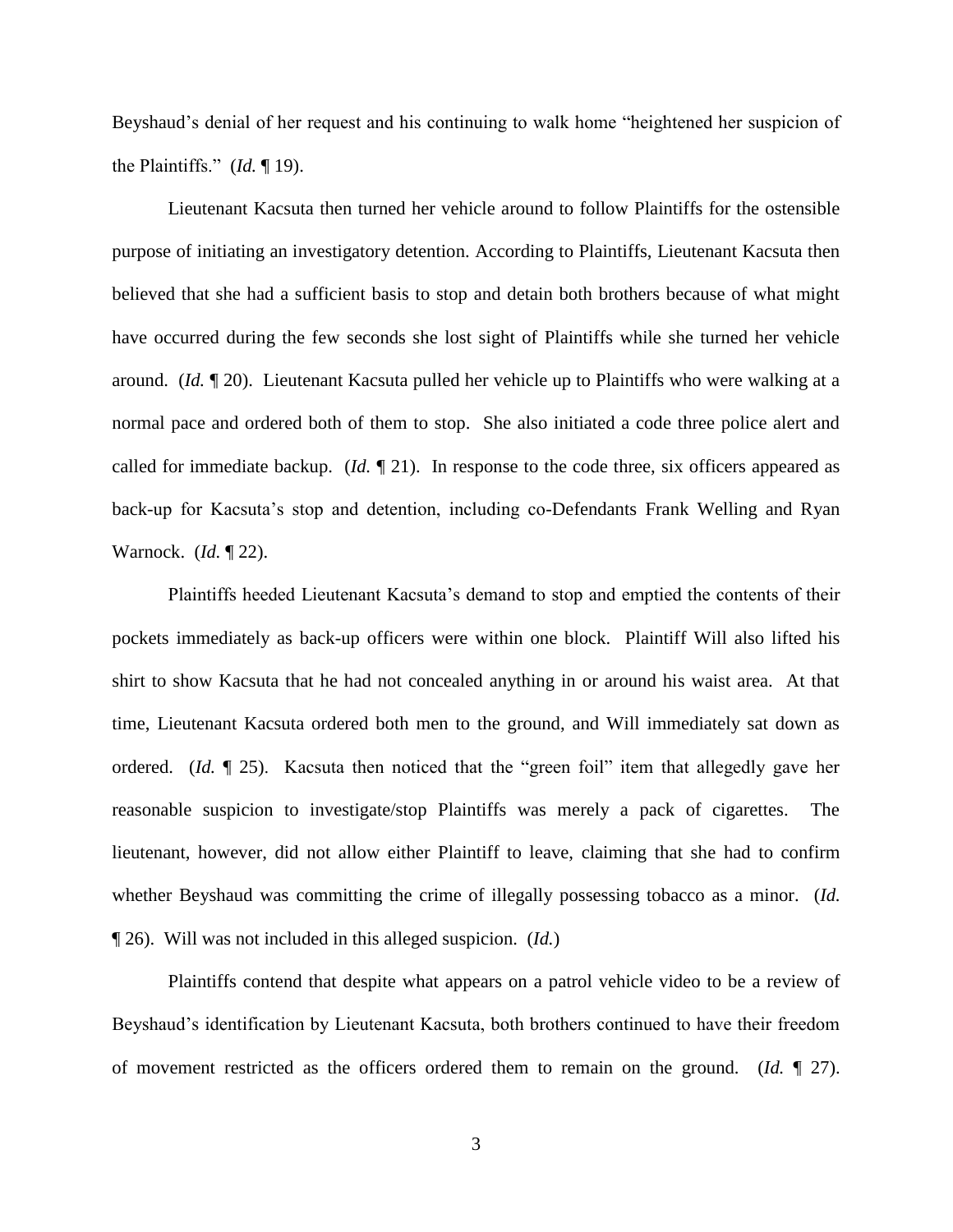Throughout the detainment, Will repeatedly stated that he did nothing wrong and that he wanted to go home. Despite this, the officers ordered him to remain on the ground as he was not free to leave. (*Id.* ¶ 28). After completing her alleged review of Beyshaud's identification, Lieutenant Kacsuta dropped his identification to the ground. As Beyshaud attempted to retrieve his wallet, Lieutenant Kacsuta intentionally stepped on the wallet and again ordered Plaintiffs to stay on the ground. (*Id.* ¶ 29). At that time, Will again stated that he did nothing wrong, that he and his brother were being harassed, and that he wanted to go home. Will stood up in hopes that he could finally go home. (*Id.* ¶ 30).

According to Plaintiffs, the officers allege that Will made a fist with his right hand and made a "punching motion" toward Officer Welling. Plaintiffs aver that video evidence will show that Will was smoking a cigarette with his right hand and could not make a fist without dropping his cigarette. (*Id.* ¶ 31). At that time, Officer Welling attacked Will, knocking him back against a door. As a result, Will suffered multiple contusions, lacerations, and abrasions. (*Id.* ¶ 32). After the alleged attack on his brother, Beyshaud stood up to protect him. Officer Welling placed his hands on Beyshaud's chest. Beyshaud pushed Officer Welling's hands away and was tasered by Officer Warnock. (*Id.* ¶ 33).

The El brothers were subsequently arrested and charged with aggravated assault on police officers. (*Id.* ¶ 34). On February 11, 2014, District Attorney Stephen Zappala reviewed the videotaped transcript related to the police encounter and issued a letter<sup>2</sup> ordering that the charges against Will be withdrawn and the aggravated assault charges against Beyshaud be amended to a summary disorderly conduct. (*Id.* ¶ 35; Docket No. 78-2). On February 12, 2014, Lieutenant

 $\overline{a}$ 

<sup>2</sup> The letter was addressed to Michael Huss, Director of the City of Pittsburgh Department of Public Safety, and Regina McDonald, Chief of the City of Pittsburgh Bureau of Police. Rebecca Spangler, First Assistant District Attorney, Kristen Pauli, Assistant District Attorney, David Hickton, United States Attorney for the Western District of Pennsylvania, Celeste Whiteford, Esquire, and Jason Nard, Esquire, were also provided copies.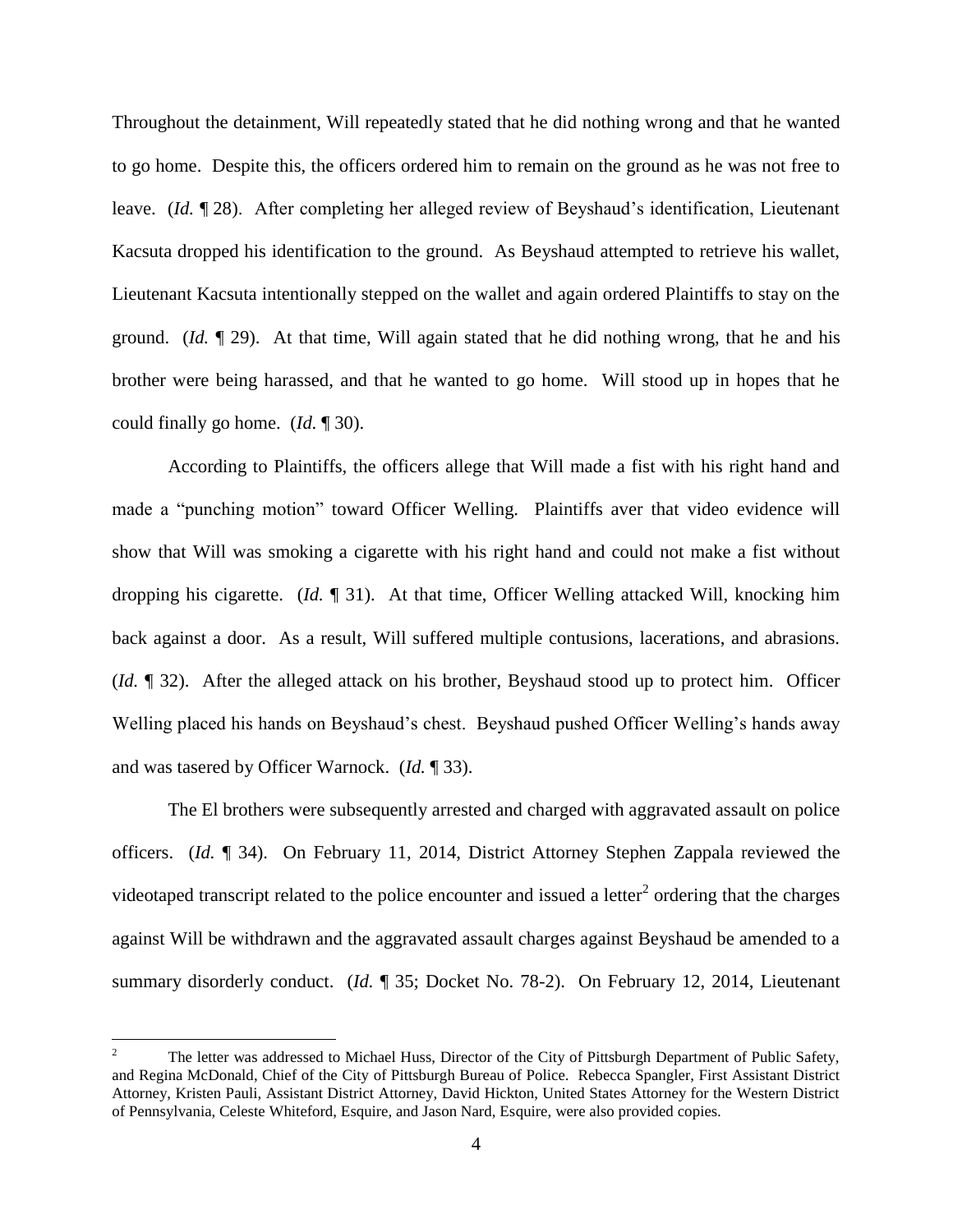Kacsuta requested a meeting with Mr. Zappala to discuss the case. (Docket No. 78-3). Both Plaintiffs were ultimately charged with disorderly conduct. (Docket No. 35 ¶ 36).

Plaintiffs filed their Second Amended Complaint on November 14, 2015. (Docket No. 35). Count I asserts Section 1983 claims for excessive force in the arrest of Plaintiffs, in violation of the Fourth and Fourteenth Amendments to the United States Constitution. (*Id.* ¶¶ 37-47). Count II asserts a Section 1983 municipal liability claim against the City, under both a policy/custom and a failure-to-train theory. (*Id.* ¶¶ 48-58). Count III asserts a state-law claim for assault and battery. (*Id.* ¶¶ 59-60). Defendants filed their Answers (Docket Nos. 36 and 57), and denied all claims of impropriety and allegations of fact in support of same. The Court thereafter convened a Case Management Conference on March 10, 2016 (Docket No. 58), setting the timeline for fact discovery. A Stipulated Protective Order was entered on December 19,  $2016.3$  (Docket No. 67).

On May 31, 2017, during the deposition of Kristin Pauli, the assistant district attorney responsible for prosecuting Plaintiffs, counsel for the Office of the District Attorney of Allegheny County objected to a line of questioning posed by Plaintiffs' counsel, claiming various privileges. (Docket No. 74). Consequently, counsel contacted the Court, and a Telephonic Status Conference was convened (Docket No. 74). Following brief oral arguments by both sides, the Court instructed counsel for the Office of the District Attorney to file a motion for a protective order on or before June 12, 2017. (Docket No. 75). A Motion followed on June 12, 2017 (Docket No. 76), and Plaintiffs' counsel filed their Response (Docket No. 78) on June 22, 2017. Counsel for the Office of the District Attorney and counsel for the Defendants filed

 $\overline{3}$ Among other provisions, the Order states that "[a]ll portions of depositions to which the DA objects as 'Confidential pursuant to CHRIA' shall be so designated by the court reporter who transcribes the deposition." (Docket No. 67 at 2). No mention is made of any privileges pertaining to the questioning presently at issue. To that end, the Court cannot recall any indication that Plaintiffs' counsel would pursue such questioning, and the evidence sought therefrom, at the time of the initial Rule 16 conference.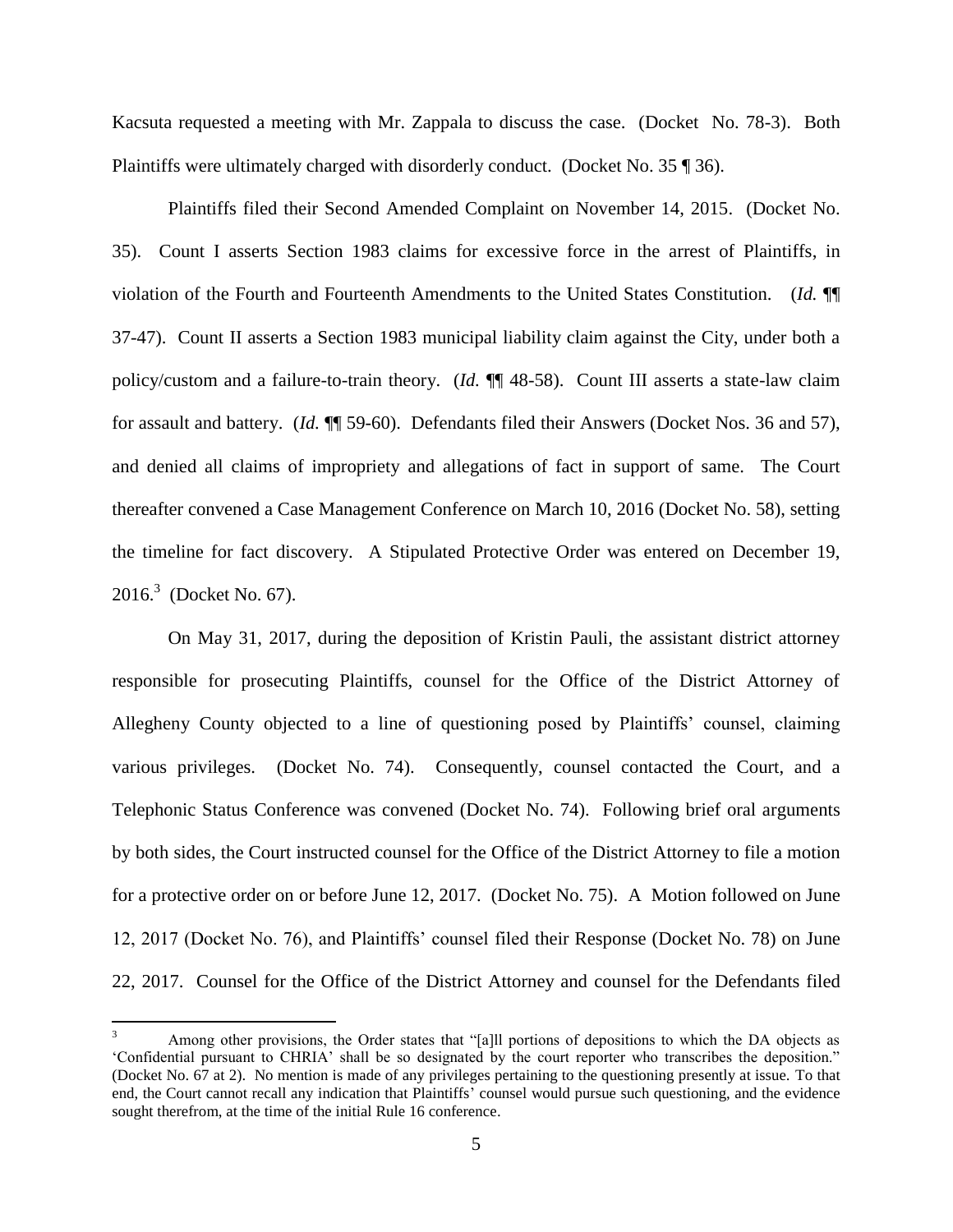respective Replies on June 28, 2017. (Docket Nos. 80 and 81). A hearing was convened on June 30, 2017, at which time the Court heard oral argument on the matter. $4$  (Docket No. 83). The Motion is ripe for disposition.

# **III.DISCUSSION**

During Kristin Pauli's deposition, Plaintiffs' counsel repeatedly asked why the Office of the District Attorney filed the charges to which the Plaintiffs' pled guilty. Counsel for the District Attorney repeatedly objected on the ground of privilege, specifically: (1) work-product doctrine; (2) deliberative process privilege; and (3) legal opinion. In its briefing on the matter, and during oral argument before the Court, the District Attorney also questioned the relevance of such queries in a case involving only claims pertaining to the use of excessive force. In response, Plaintiffs deny that any of these privileges apply, and indicated in both their briefing and during oral argument before the Court that the information sought is relevant because it would show that a "prosecutorial decision not to bring charges against the Plaintiffs would have taken into account whether there was probable cause that Plaintiff's had committed a crime, which is directly relevant as to whether the officers illegally arrested them."<sup>5</sup> (Docket No. 79 at 14).

# *1. Attorney Work-Product Doctrine*

Federal Rule of Civil Procedure 26(b)(3) governs the attorney work-product doctrine. *Travelers Prop. Cas. Co. of Am. v. USA Container Co., Inc.*, 2012 WL 12898823, at \* 19 (D.N.J. Oct. 25, 2012). It provides, in pertinent part, that:

(3) Trial Preparation: Materials.

 $\overline{4}$ Counsel for the parties did not request preparation of the transcript.

<sup>&</sup>lt;sup>5</sup> Counsel for Plaintiffs also argued that it was an attempt by Defendants to avoid potential liability.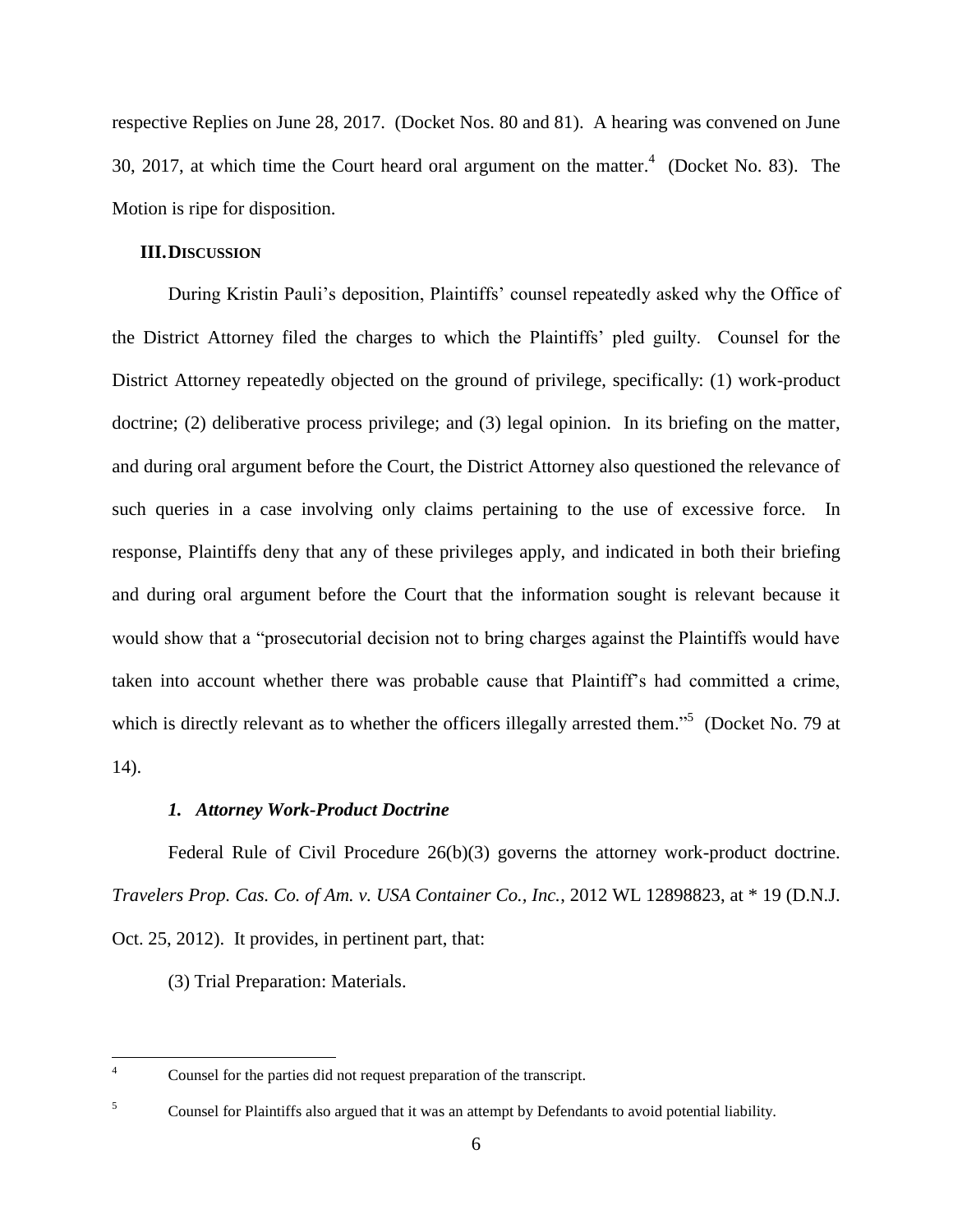- (A) Documents and Tangible Things. Ordinarily, a party may not discover documents and tangible things that are prepared in anticipation of litigation or for trial by or for another party or its representative (including the other party's attorney, consultant, surety, indemnitor, insurer, or agent). But, subject to [Rule 26\(b\)\(4\),](https://1.next.westlaw.com/Link/Document/FullText?findType=L&pubNum=1000600&cite=USFRCPR26&originatingDoc=Iabfd9e3056d411e785bb9ec363e03eb2&originationContext=document&transitionType=Document&contextData=(sc.UserEnteredCitation)) those materials may be discovered if:
	- (i) they are otherwise discoverable under Rule  $26(b)(1)$ ; and
	- (ii) the party shows that it has substantial need for the materials to prepare its case and cannot, without undue hardship, obtain their substantial equivalent by other means.
- (B) Protection Against Disclosure. If the court orders discovery of those materials, it must protect against disclosure of the mental impressions, conclusions, opinions, or legal theories of a party's attorney or other representative concerning the litigation.

Fed. R. Civ. P. 26(b)(3)(A) and (B).

This doctrine was created to shield from discovery any materials prepared by an attorney for his or her client in anticipation of litigation. *Serrano v. Chesapeake Appalachia, LLC*, 298 F.R.D. 271, 277 (W.D. Pa. 2014) (citing *United States v. Rockwell Int'l*, 897 F.2d 1255, 1265 (3d Cir. 1990)). *See also In re Cendant Corp. Sec. Litig.*, 343 F.3d 658, 661 – 62 (3d Cir. 2003) (quoting *United States v. Nobles*, 422 U.S. 225, 238 n. 11 (1975)) ("The work product doctrine is governed by a uniform federal standard…and 'shelters the mental processes of the attorney, providing a privileged area within which he can analyze and prepare his client's case.'"). The caveat, 'in anticipation of litigation,' encompasses any document "'prepared or obtained because of the prospect of litigation.'" *Serrano, LLC*, 298 F.R.D. at 277 (quoting *In re Grand Jury Proceedings*, 604 F.2d 798, 803 (3d Cir. 1979)). This holds true even if the materials were not prepared for the litigation in which disclosure of same was sought. *In re Grand Jury (00-2H)*, 211 F.Supp.2d 555, 559 (M.D. Pa 2001). Nonetheless, the party seeking the protection of this doctrine bears the burden of demonstrating that it applies. *Serrano, LLC*, 298 F.R.D. at 277.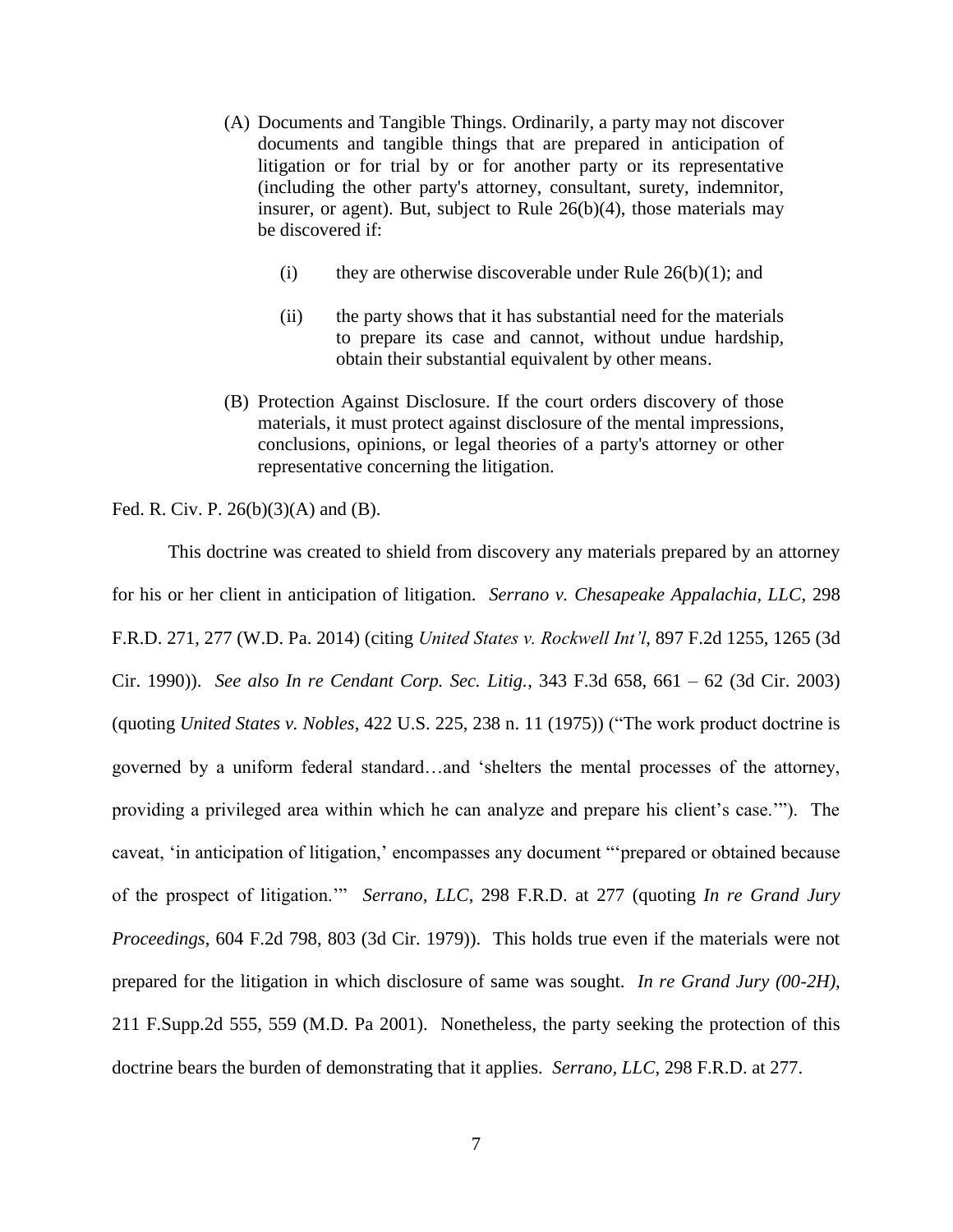Plaintiffs argue that the work-product doctrine should not apply to Pauli's potential answers as to "why" certain charges were ultimately brought against Will El. In support of this contention, Plaintiffs cite a number of cases, including two district court cases within the Third Circuit, to argue that materials prepared in anticipation of prosecution of a closed criminal case are not shielded from discovery in a civil case – even when the civil case is related – because there is no danger of interference with prosecution of the criminal case or that Plaintiffs will 'free load' off the work of the District Attorney. The cases of *Carter v. City of Phila.*, 2000 WL 632988 (E.D. Pa. May 5, 2000), and *Wong v. Thomas*, 238 F.R.D. 548 (D.N.J. 2007), do provide support for this argument. What Plaintiffs neglect to address, however, is that in both of these cases, the district courts note that even when factual matter in otherwise protected work-product is discoverable, the "mental impression, conclusions, opinions, or legal theories of an attorney" are not. *Carter*, 2000 WL 632988, at \* 2; *Wong*, 238 F.R.D. at 552. When Plaintiffs' attorney asks "why" the Office of the District Attorney made certain decisions pertaining to the charges filed against the El brothers, this is precisely the type of information sought. Accordingly, it appears that the work-product doctrine covers the subject matter of Plaintiffs' disputed questions.

#### *2. Deliberative Process Privilege*

This Court has previously held that:

[t]he deliberative process privilege is the most frequently invoked form of executive privilege. *[In re Sealed Case](https://1.next.westlaw.com/Link/Document/FullText?findType=Y&serNum=1997182468&pubNum=506&originatingDoc=Ie426b2119c9b11e0a8a2938374af9660&refType=RP&fi=co_pp_sp_506_737&originationContext=document&transitionType=DocumentItem&contextData=(sc.Search)#co_pp_sp_506_737)*, 121 F.3d at 737. Even so, "the deliberative process privilege, like other executive privileges, should be narrowly construed." *[Redland Soccer Club, Inc. v. Department of Army of U.S.](https://1.next.westlaw.com/Link/Document/FullText?findType=Y&serNum=1995108381&pubNum=506&originatingDoc=Ie426b2119c9b11e0a8a2938374af9660&refType=RP&fi=co_pp_sp_506_856&originationContext=document&transitionType=DocumentItem&contextData=(sc.Search)#co_pp_sp_506_856)*, 55 F.3d 827, 856 (3d [Cir.1995\)](https://1.next.westlaw.com/Link/Document/FullText?findType=Y&serNum=1995108381&pubNum=506&originatingDoc=Ie426b2119c9b11e0a8a2938374af9660&refType=RP&fi=co_pp_sp_506_856&originationContext=document&transitionType=DocumentItem&contextData=(sc.Search)#co_pp_sp_506_856) (quoting *[Coastal States Gas Corp. v. Dep't of Energy](https://1.next.westlaw.com/Link/Document/FullText?findType=Y&serNum=1980112494&pubNum=350&originatingDoc=Ie426b2119c9b11e0a8a2938374af9660&refType=RP&fi=co_pp_sp_350_868&originationContext=document&transitionType=DocumentItem&contextData=(sc.Search)#co_pp_sp_350_868)*, 617 F.2d 854, [868 \(D.C.Cir.1980\)\)](https://1.next.westlaw.com/Link/Document/FullText?findType=Y&serNum=1980112494&pubNum=350&originatingDoc=Ie426b2119c9b11e0a8a2938374af9660&refType=RP&fi=co_pp_sp_350_868&originationContext=document&transitionType=DocumentItem&contextData=(sc.Search)#co_pp_sp_350_868).

Even after establishing that this privilege has been appropriately invoked, a district court also must be satisfied that a privilege claimant has satisfied two elements. Siee *Redland* Socicer *Club*[, 55 F.3d at 854.](https://1.next.westlaw.com/Link/Document/FullText?findType=Y&serNum=1995108381&pubNum=506&originatingDoc=Ie426b2119c9b11e0a8a2938374af9660&refType=RP&fi=co_pp_sp_506_854&originationContext=document&transitionType=DocumentItem&contextData=(sc.Search)#co_pp_sp_506_854) First, a district court must determine whether the communications are in fact privileged. *[Id](https://1.next.westlaw.com/Link/Document/FullText?findType=Y&serNum=1995108381&originatingDoc=Ie426b2119c9b11e0a8a2938374af9660&refType=RP&originationContext=document&transitionType=DocumentItem&contextData=(sc.Search))*. Next, the court must balance the parties' interests. *[Id](https://1.next.westlaw.com/Link/Document/FullText?findType=Y&serNum=1995108381&originatingDoc=Ie426b2119c9b11e0a8a2938374af9660&refType=RP&originationContext=document&transitionType=DocumentItem&contextData=(sc.Search))*.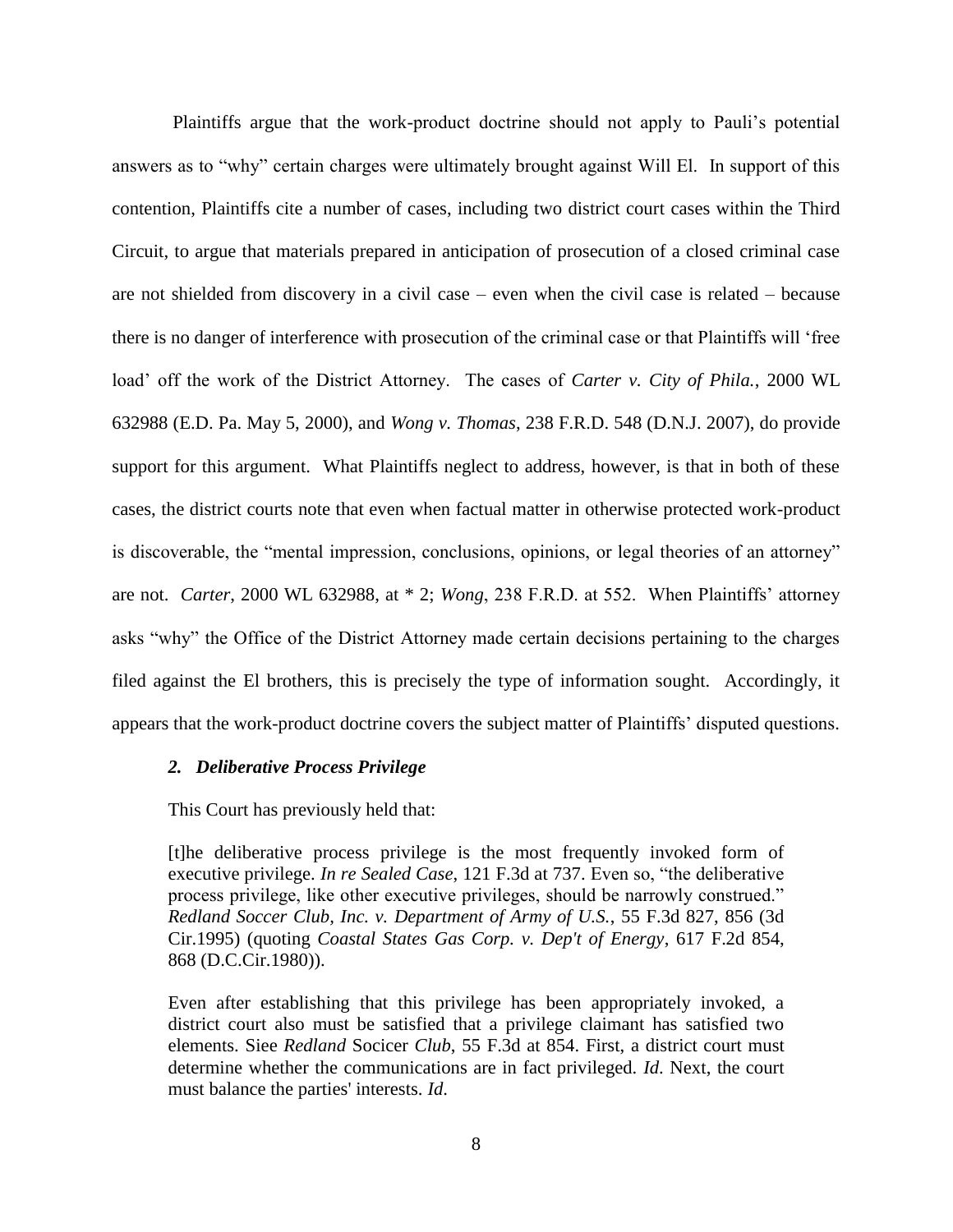With respect to the first element, the deliberative process privilege permits the government to withhold documents containing "confidential deliberations of law or policymaking, reflecting opinions, recommendations or advice." *[In re Grand](https://1.next.westlaw.com/Link/Document/FullText?findType=Y&serNum=1987072513&pubNum=350&originatingDoc=Ie426b2119c9b11e0a8a2938374af9660&refType=RP&fi=co_pp_sp_350_959&originationContext=document&transitionType=DocumentItem&contextData=(sc.Search)#co_pp_sp_350_959)  Jury*[, 821 F.2d 946, 959 \(3d Cir.1987\)](https://1.next.westlaw.com/Link/Document/FullText?findType=Y&serNum=1987072513&pubNum=350&originatingDoc=Ie426b2119c9b11e0a8a2938374af9660&refType=RP&fi=co_pp_sp_350_959&originationContext=document&transitionType=DocumentItem&contextData=(sc.Search)#co_pp_sp_350_959) (citing *[NLRB v. Sears Roebuck & Co.](https://1.next.westlaw.com/Link/Document/FullText?findType=Y&serNum=1975129772&pubNum=708&originatingDoc=Ie426b2119c9b11e0a8a2938374af9660&refType=RP&originationContext=document&transitionType=DocumentItem&contextData=(sc.Search))*, 421 [U.S. 132, 150–54, 95 S.Ct. 1504, 44 L.Ed.2d 29 \(1975\)\)](https://1.next.westlaw.com/Link/Document/FullText?findType=Y&serNum=1975129772&pubNum=708&originatingDoc=Ie426b2119c9b11e0a8a2938374af9660&refType=RP&originationContext=document&transitionType=DocumentItem&contextData=(sc.Search)). "[T]he ultimate purpose of this long-recognized privilege is to prevent injury to the quality of agency decisions." *Sears Roebuck*[, 421 U.S. at 151, 95 S.Ct. 1504.](https://1.next.westlaw.com/Link/Document/FullText?findType=Y&serNum=1975129772&pubNum=708&originatingDoc=Ie426b2119c9b11e0a8a2938374af9660&refType=RP&originationContext=document&transitionType=DocumentItem&contextData=(sc.Search))

The burden lies with the government to show that the privilege applies. *[Id](https://1.next.westlaw.com/Link/Document/FullText?findType=Y&serNum=1975129772&originatingDoc=Ie426b2119c9b11e0a8a2938374af9660&refType=RP&originationContext=document&transitionType=DocumentItem&contextData=(sc.Search))*. (citing *[Schreiber v. Society for Savings Bancorp.](https://1.next.westlaw.com/Link/Document/FullText?findType=Y&serNum=1993233258&pubNum=506&originatingDoc=Ie426b2119c9b11e0a8a2938374af9660&refType=RP&fi=co_pp_sp_506_221&originationContext=document&transitionType=DocumentItem&contextData=(sc.Search)#co_pp_sp_506_221)*, 11 F.3d 217, 221 (D.C.Cir.1993)). To meet this burden, the government must present more than "a bare conclusion or statement" that the documents sought are privileged. *[Redland Soccer Club](https://1.next.westlaw.com/Link/Document/FullText?findType=Y&serNum=1995108381&pubNum=506&originatingDoc=Ie426b2119c9b11e0a8a2938374af9660&refType=RP&fi=co_pp_sp_506_854&originationContext=document&transitionType=DocumentItem&contextData=(sc.Search)#co_pp_sp_506_854)*, 55 [F.3d at 854.](https://1.next.westlaw.com/Link/Document/FullText?findType=Y&serNum=1995108381&pubNum=506&originatingDoc=Ie426b2119c9b11e0a8a2938374af9660&refType=RP&fi=co_pp_sp_506_854&originationContext=document&transitionType=DocumentItem&contextData=(sc.Search)#co_pp_sp_506_854) The proper exercise of this privilege falls within the court's purview: it must be the court, not the agency, which determines that availability of the privilege. *See [id.](https://1.next.westlaw.com/Link/Document/FullText?findType=Y&serNum=1995108381&originatingDoc=Ie426b2119c9b11e0a8a2938374af9660&refType=RP&originationContext=document&transitionType=DocumentItem&contextData=(sc.Search))*

The privilege does not extend to factual information, even when that information is contained within an otherwise protectable document. *See In re [Grand](https://1.next.westlaw.com/Link/Document/FullText?findType=Y&serNum=1987072513&pubNum=350&originatingDoc=Ie426b2119c9b11e0a8a2938374af9660&refType=RP&fi=co_pp_sp_350_959&originationContext=document&transitionType=DocumentItem&contextData=(sc.Search)#co_pp_sp_350_959) Jury*, 821 [F.2d at 959;](https://1.next.westlaw.com/Link/Document/FullText?findType=Y&serNum=1987072513&pubNum=350&originatingDoc=Ie426b2119c9b11e0a8a2938374af9660&refType=RP&fi=co_pp_sp_350_959&originationContext=document&transitionType=DocumentItem&contextData=(sc.Search)#co_pp_sp_350_959) *Paisley v. C.I.A.*[, 712 F.2d 686, 699 \(D.C.Cir.1983\).](https://1.next.westlaw.com/Link/Document/FullText?findType=Y&serNum=1983134871&pubNum=350&originatingDoc=Ie426b2119c9b11e0a8a2938374af9660&refType=RP&fi=co_pp_sp_350_699&originationContext=document&transitionType=DocumentItem&contextData=(sc.Search)#co_pp_sp_350_699) Nor does the privilege extend to "communications made subsequent to an agency decision." *[Redland Soccer Club](https://1.next.westlaw.com/Link/Document/FullText?findType=Y&serNum=1995108381&pubNum=506&originatingDoc=Ie426b2119c9b11e0a8a2938374af9660&refType=RP&fi=co_pp_sp_506_854&originationContext=document&transitionType=DocumentItem&contextData=(sc.Search)#co_pp_sp_506_854)*, 55 F.3d at 854 (citing *[United States v. Farley](https://1.next.westlaw.com/Link/Document/FullText?findType=Y&serNum=1993235721&pubNum=506&originatingDoc=Ie426b2119c9b11e0a8a2938374af9660&refType=RP&fi=co_pp_sp_506_1389&originationContext=document&transitionType=DocumentItem&contextData=(sc.Search)#co_pp_sp_506_1389)*, 11 F.3d [1385, 1389 \(7th Cir.1993\)\)](https://1.next.westlaw.com/Link/Document/FullText?findType=Y&serNum=1993235721&pubNum=506&originatingDoc=Ie426b2119c9b11e0a8a2938374af9660&refType=RP&fi=co_pp_sp_506_1389&originationContext=document&transitionType=DocumentItem&contextData=(sc.Search)#co_pp_sp_506_1389).

If a court is satisfied that the privilege should apply to the relevant information, the court must next balance the parties' interests. A court's considerations should include at least: "(i) the relevance of the evidence sought to be protected; (ii) the availability of other evidence; (iii) the 'seriousness' of the litigation and the issues involved; (iv) the role of the government in the litigation; [and] (v) the possibility of future timidity by government employees who will be forced to recognize that their secrets are violable." *[Redland Soccer Club](https://1.next.westlaw.com/Link/Document/FullText?findType=Y&serNum=1995108381&pubNum=506&originatingDoc=Ie426b2119c9b11e0a8a2938374af9660&refType=RP&fi=co_pp_sp_506_854&originationContext=document&transitionType=DocumentItem&contextData=(sc.Search)#co_pp_sp_506_854)*, 55 F.3d at 854 (quoting *[First](https://1.next.westlaw.com/Link/Document/FullText?findType=Y&serNum=1994079489&pubNum=506&originatingDoc=Ie426b2119c9b11e0a8a2938374af9660&refType=RP&fi=co_pp_sp_506_468&originationContext=document&transitionType=DocumentItem&contextData=(sc.Search)#co_pp_sp_506_468)  Eastern Corp. v. Mainwaring*[, 21 F.3d 465, 468 n. 5 \(D.C.Cir.1994\)\).](https://1.next.westlaw.com/Link/Document/FullText?findType=Y&serNum=1994079489&pubNum=506&originatingDoc=Ie426b2119c9b11e0a8a2938374af9660&refType=RP&fi=co_pp_sp_506_468&originationContext=document&transitionType=DocumentItem&contextData=(sc.Search)#co_pp_sp_506_468)

*Chisler v. Johnston*, 796 F.Supp.2d 632, 639 – 40 (W.D. Pa. 2011) (Fischer, J.). In light of the

above, the deliberative process privilege also protects the information sought from Pauli.

The questioning of Pauli by Plaintiffs' counsel pertains to the reasoning behind why certain determinations were made as to the withdrawal, and ultimate amendment, of the charge against Will El. (Docket No. 78 at  $3 - 6$ ). Plaintiffs argue that the information sought from Pauli is all "post-decisional," and presuppose that Pauli had no part in the decision-making process. However, both District Attorney Stephen Zappala and First Assistant District Attorney Rebecca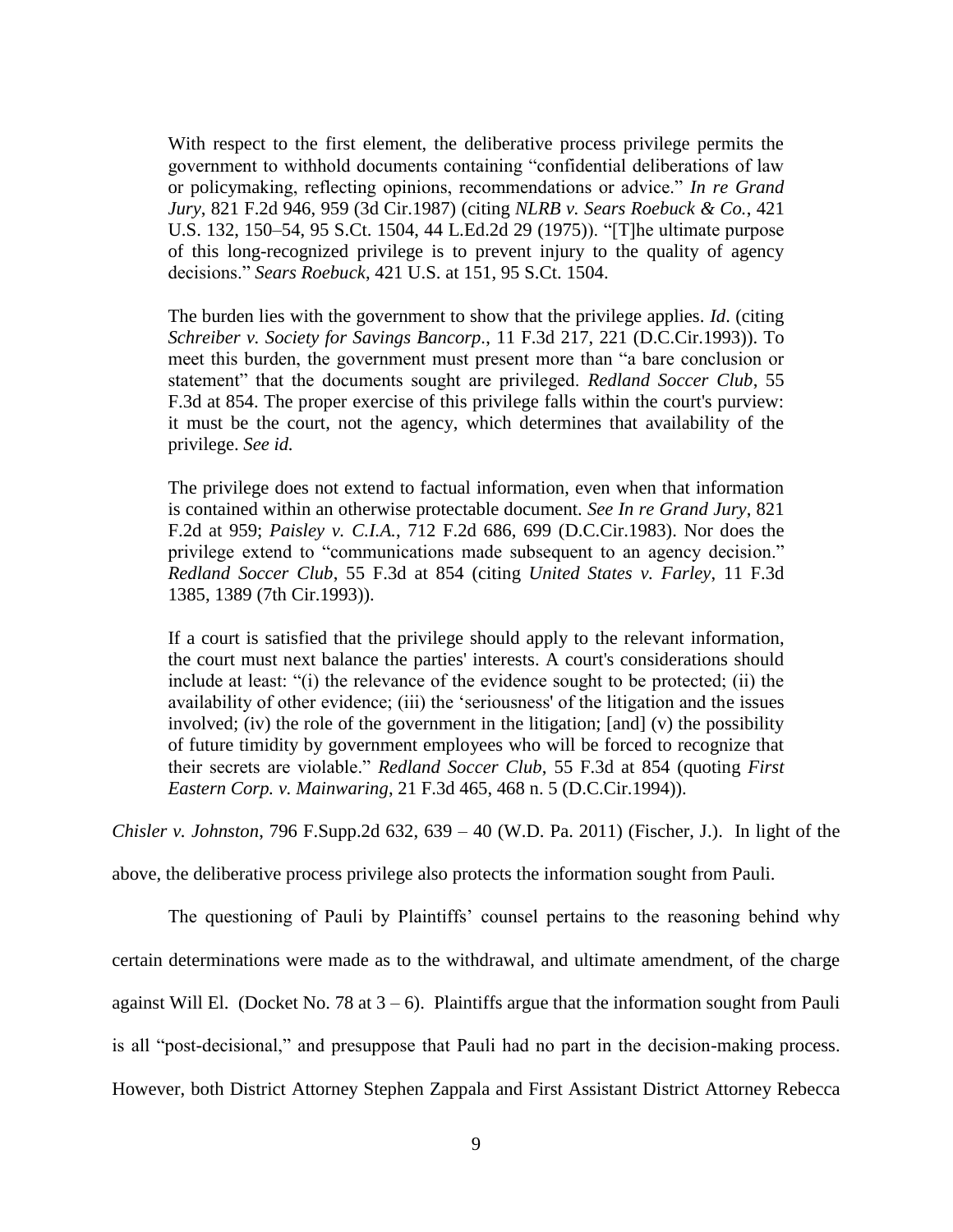Spangler attest via affidavit that Pauli was a part of the decision-making process and, therefore, any information she would provide would not be mere "communications made subsequent to an agency decision." (Docket Nos. 76-8 and 76-9). As such, application of the privilege is appropriate as to deliberations of law or policymaking, and the exchange of opinions, recommendations, or advice between Pauli, Zappala, and Spangler. *Chisler*, 796 F.Supp.2d at  $639 - 40.$ 

Moreover, when looking at the factors utilized by courts to balance the interests of the parties, the first factor pertaining to the relevance of the information sought is particularly significant. As noted by the Office of the District Attorney in its briefing, and the police officer Defendants in their Reply, the District Attorney's decision to file certain charges against the El brothers has no bearing upon whether the degree of force used by the Defendant police officers was actually excessive, and does not make excessiveness more or less probable. (Docket No. 77 at 12). While Plaintiffs' Second Amended Complaint references a "corrupted judicial process" involving the fabrication of evidence and improper "post-arrest conduct" (Docket No. 35 ¶¶ 15, 34), Plaintiffs affirmatively pled causes of action for excessive force, in violation of the Fourth and Fourteenth Amendments, and assault and battery, in violation of state law, alone. (*Id.* ¶¶ 39 – 60). To the extent that post-arrest conduct may be pertinent, Plaintiff's Second Amended Complaint indicates that it is relevant only inasmuch as it illustrates a potential cover-up. (*Id.* ¶ 34). As noted, Plaintiffs did not plead causes of action for anything other than use of excessive force and assault and battery.

The Court recognizes the seriousness of Plaintiffs' allegations against the Defendant police officers and City of Pittsburgh, particularly in light of the current political climate. Here, the Office of the District Attorney of Allegheny County is not a named defendant in this case.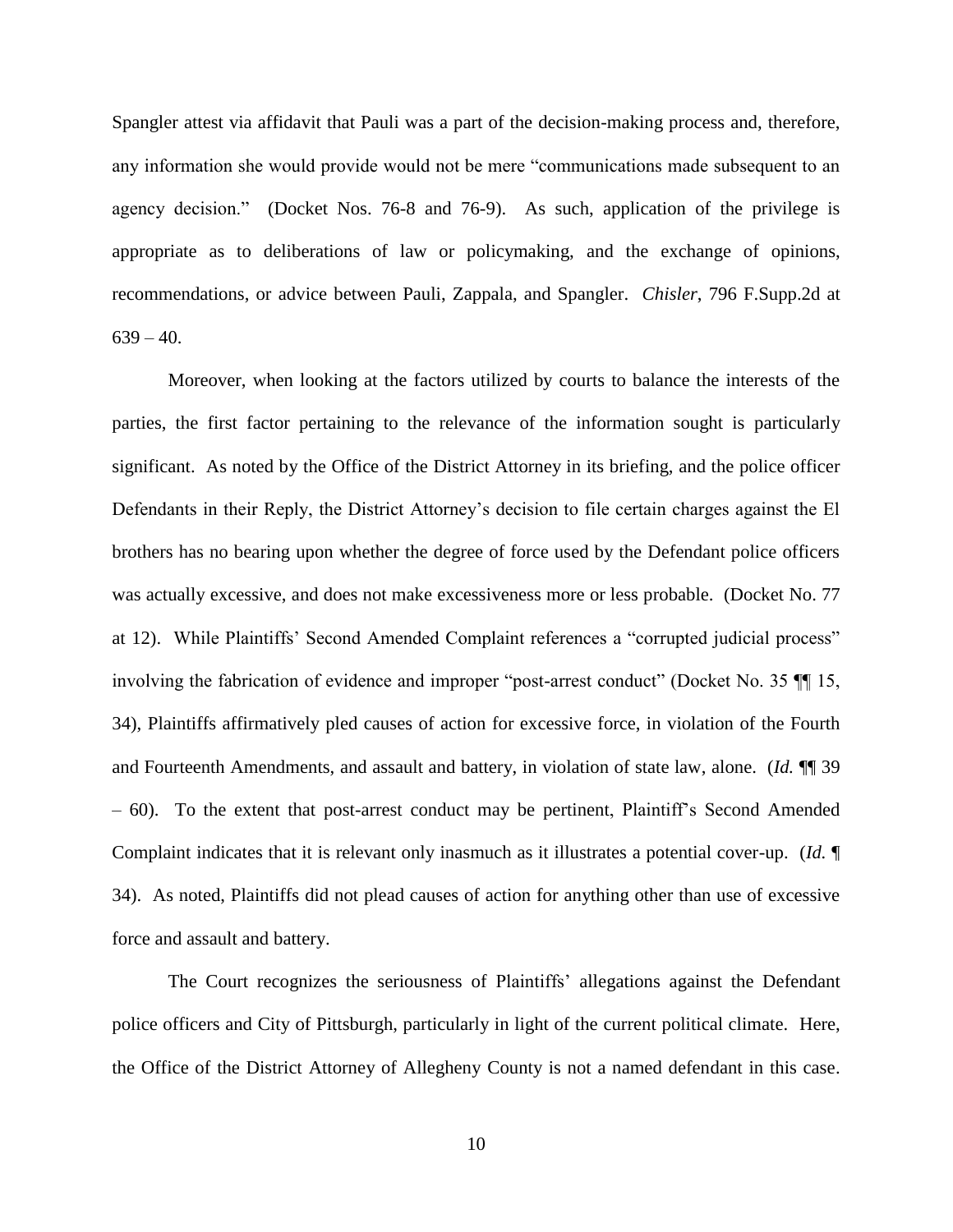Yet, the Court must also take into account the possibility of future timidity by government prosecutors if forced to disclose the nature of their deliberations. *Chisler*, 796 F.Supp.2d at 639 – 40 (citing *[Redland Soccer Club](https://1.next.westlaw.com/Link/Document/FullText?findType=Y&serNum=1995108381&pubNum=506&originatingDoc=Ie426b2119c9b11e0a8a2938374af9660&refType=RP&fi=co_pp_sp_506_854&originationContext=document&transitionType=DocumentItem&contextData=(sc.Search)#co_pp_sp_506_854)*, 55 F.3d at 854). Further, there is no dispute as to the availability of video recordings of the police and Plaintiffs at the scene of arrest, providing direct evidence of conduct which may or may not ultimately be found to constitute use of excessive force or assault and battery. (Docket No. 77 at 11). Plaintiffs have not demonstrated how prosecutorial deliberations in the Plaintiffs' related state criminal proceedings contribute to proving the case before the Court. Accordingly, the deliberative process privilege applies, given Plaintiffs' areas of inquiry.

## *Legal Opinion*

Lastly, the Office of the District Attorney argues that Plaintiffs seek legal analysis and opinion from Pauli, and such testimony cannot be elicited during a deposition. It is well established that it is "the duty of the court, not of any witness, to explain the law to the jury." *FedEx Ground Package Sys., Inc. v. Applications Int'l, Corp.*, 695 F.Supp.2d 216, 221 (W.D. Pa. 2010) (citing *United States v, Leo*, 941 F.2d 181, 196 (3d Cir. 1991)). *See also Crowley v. Chait*, 322 F.Supp.2d 530, 550 (D.N.J. 2004) ("[I]t is impermissible for a witness to testify as to the governing law."). Here, to the extent Plaintiff's counsel is attempting to compel Pauli to provide a legal opinion or analysis, such testimony shall not be sought.

## **IV.CONCLUSION**

Based upon the foregoing, to the extent Plaintiffs seek testimony pertaining to the mental impressions, conclusions, opinions, or legal theories of Pauli, Zappala, or Spangler, or deliberations of law or policymaking, and the exchange of opinions, recommendations, or advice between same, such testimony is protected by the attorney work-product doctrine and